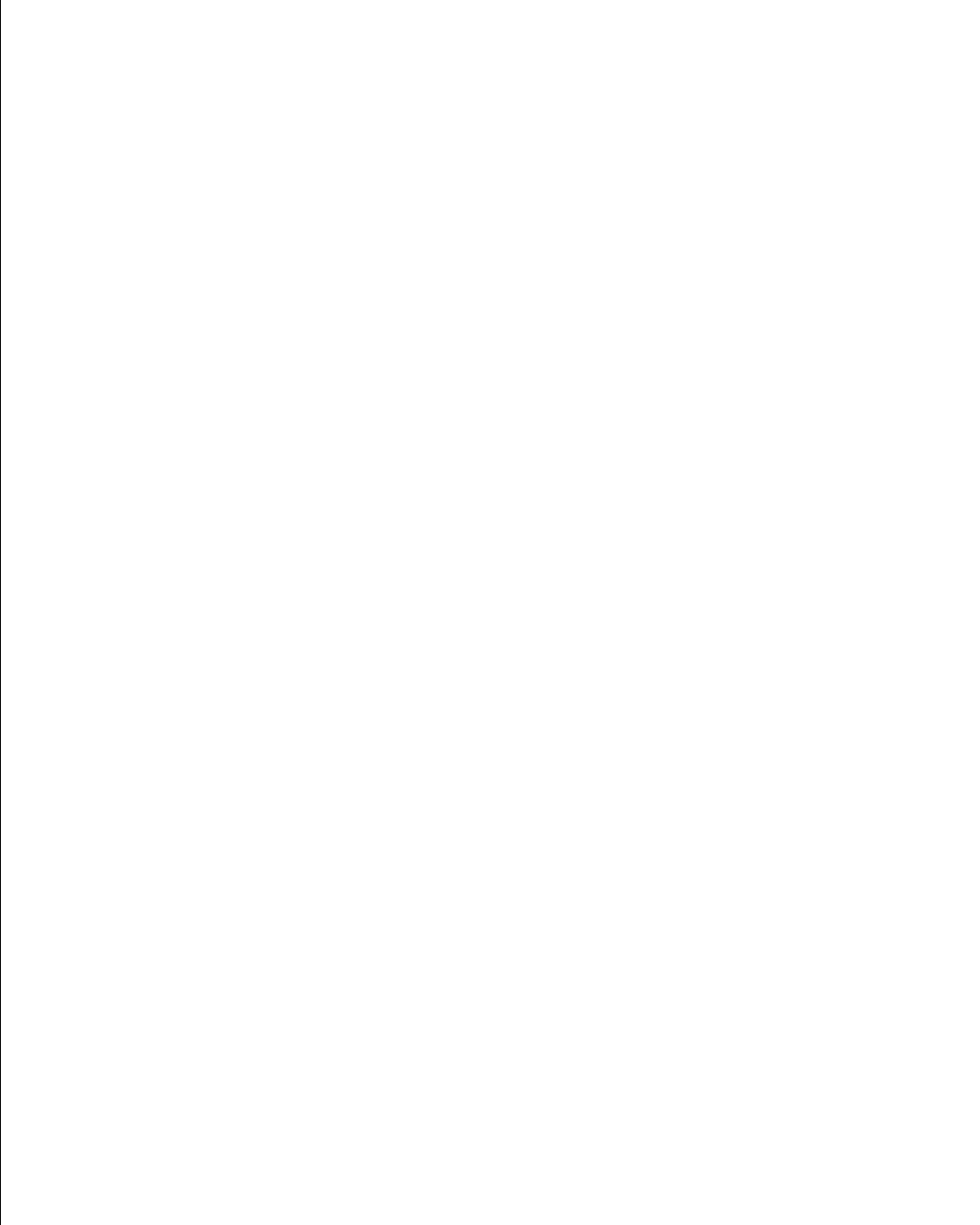### Preamble

Microfinance Institutions (MFIs), irrespective of legal forms, seek to create individual and social benefits and promote financial inclusion by providing financial services to clients of financially un-served and underserved households. Over time, the Microfinance Sector has become an integral part of the financial infrastructure for the vulnerable sections of society in India.

 It is important to define core values and fair practices for the microfinance sector so as to ensure that microfinance services through MFIs are provided in a manner that benefits clients, and is ethical and dignified.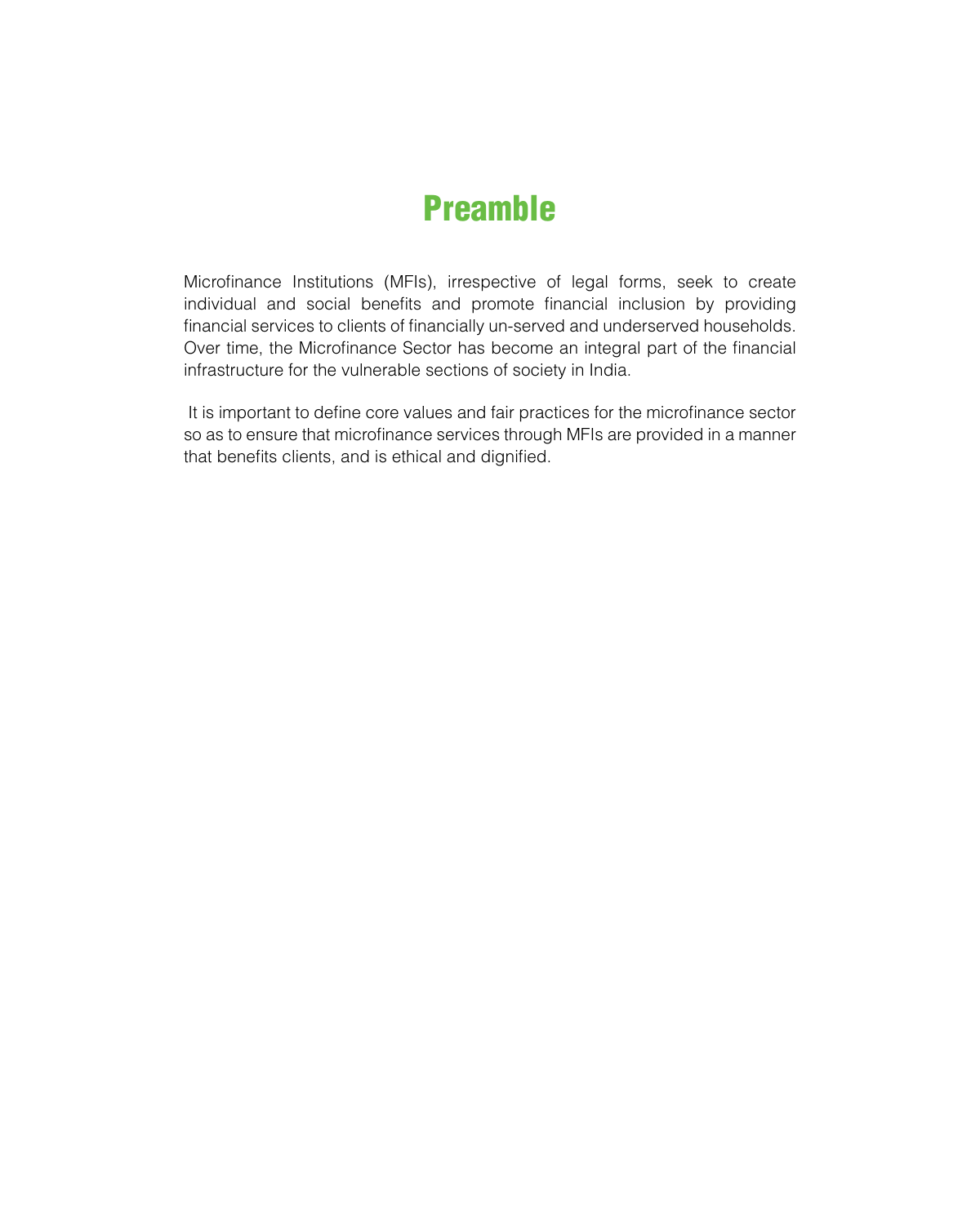### Message from President, MFIN



#### Season's Greetings

I am delighted that MFIN & Sa-Dhan as Self Regulatory Organisations (SRO's) are releasing a joint Code of Conduct for the microfinance industry this month

The Code of Conduct has gone a long way in ensuring that all our members adhere to the agreed principles of how we do business with a sensitive client base,firmly establish best practices and also serve as a reference benchmark.It is also heartening to see many Code of Conduct assessments happening across the sector and also potential lenders & investors giving weightage to the reports to differentiate between entities.To have the sector rebound, grow with support from investors/lenders and 8 NBFC MFI's out of the initial 10 entities which have been given an in principle SFB license from the RBI, is a clear vindication of the sector's return to credibility since 2010.

The common Code of Conduct will go a long way in presenting a uniform, updated & high standard of expectation from the member entities.

I wish to thank the MFIN & Sa Dhan CEO's & their secretariat's, the Governing Boards and the Members for their support & inputs to making this happen.

> **Manoj Kumar Nambiar** President, MFIN 9th December 2015

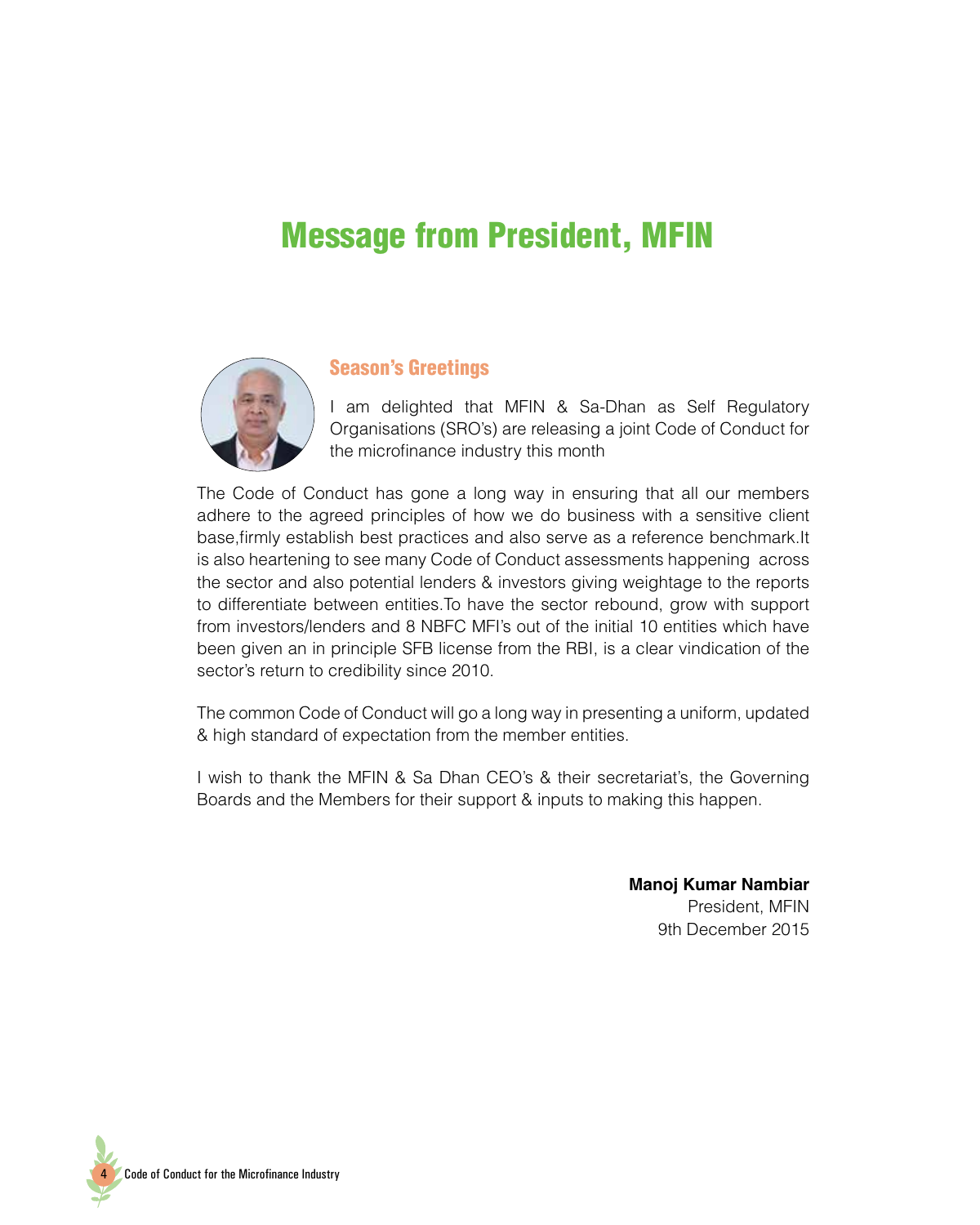### Message from Chair, Sa-Dhan



The contribution of microfinance sector in bringing vast numbers of people into the ambit of financial inclusion cannot be underestimated. Despite this fact, the sector had faced negative fallout. Sa-Dhan first responded to this with a voluntary code of conduct in 2006. This underwent many improvements and took the shape of a joint code of conduct of Sa-Dhan and MFIN for

the entire sector. In light of the new SRO role for industry associations and other developments there was a need for revision of this document. The Working Group constituted for this purpose did an admirable job and I thank our industry wellwisher Shri N. Srinivasan for his efforts in giving final shape to the document. I thank SIDBI and the World Bank Group (IFC) for their guidance and support and MCRIL for its knowledge inputs. I am confident that the revised Code of Conduct will usher in a renewed era of responsible finance in microfinance sector.

#### **Jayshree Vyas**

**Chair** Sa-Dhan 9th December 2015

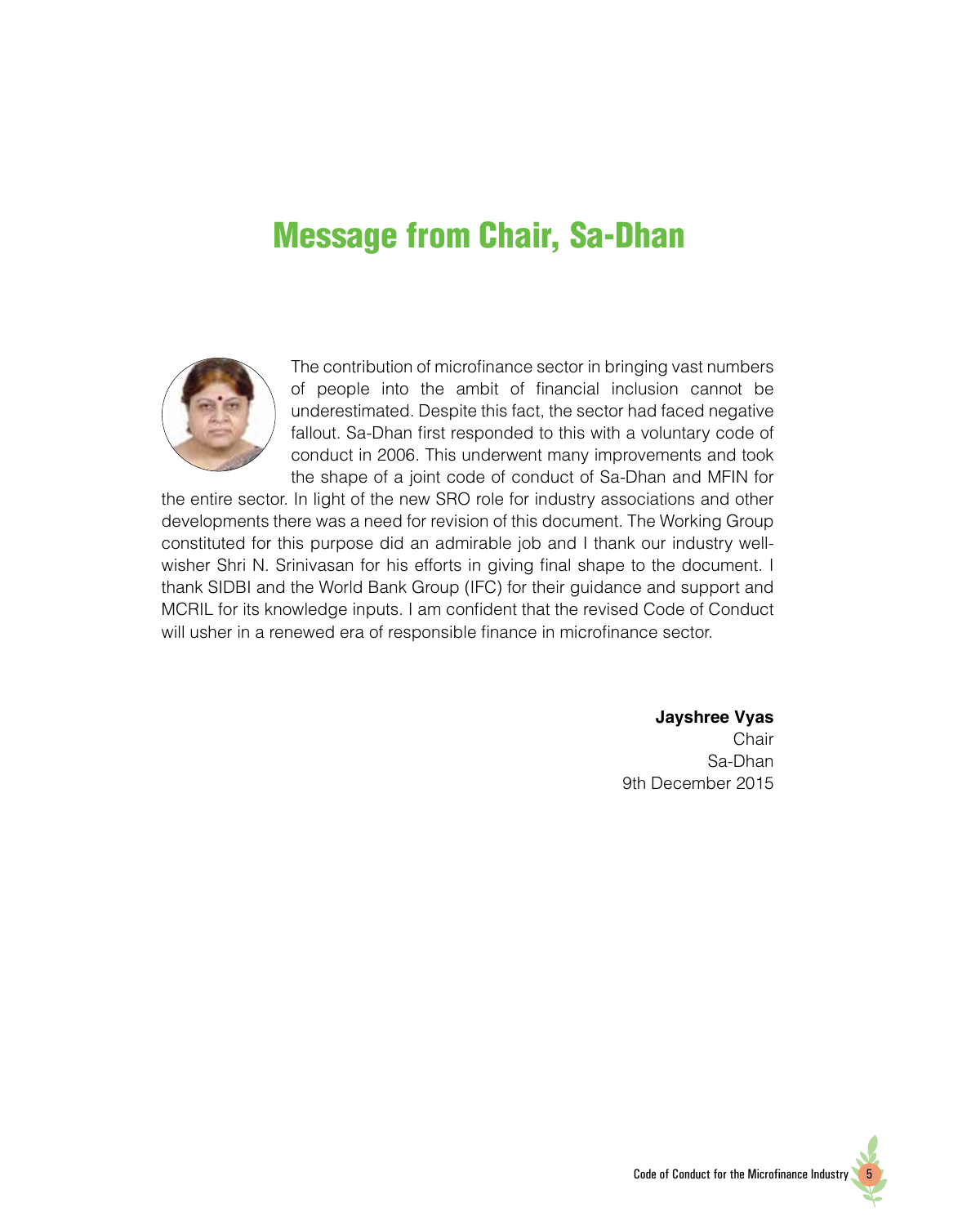### Message from CEO, MFIN



The evolution of microfinance in India has seen several iterations and has been a long and complex journey. Today we have several entities in the microfinance space transacting with low income households and providing them with basic access to unsecured funds. The average microfinance client is typically a household either in the middle or upper segment of the bottom

of the pyramid with entrepreneurial aspirations. The vulnerability of this client stems from the fact of lack of access to essential services and lack of awareness that they can be accessed. Hence there is a need to ensure that the interests of such clients are protected and it is in this spirit of client protection and transacting responsible business that the Microfinance Industry has a Code of Conduct in existence. This a document voluntarily signed up to by Industry and enunciates ways and means of transacting business with a stress on compliance and ethical business practices.

The last Code of Conduct had been formulated about four years ago. The Microfinance industry has changed a lot since then. New micro regulations have been introduced by the Reserve Bank of India. Both Industry Associations, Sa-Dhan and MFIN, have been nominated as Self Regulatory Organisations (SROs) by the RBI. Member MFIs have gone on to become Universal Banks and Small Finance Banks. The second edition of the joint Code of Conduct incorporates relevant changes in the microfinance ecosystem. It was initiated and facilitated by MFIN and has been drawn together by a multi stakeholder Working Group comprising of representatives from SIDBI, M-Cril, IFC, Sa-Dhan and MFIN. The Working Group has spent a considerable amount of time and effort in putting this Edition of the Code of Conduct together.

I take this opportunity to individually acknowledge and thank the members of the Working Group. We had Vivek Malhotra and PK Nath from SIDBI, Gunjan Grover and Shraddha Jha from M-Cril, Girish Nair from IFC, Somesh Dayal from Sa-Dhan and Pallavi Sen from MFIN. I would also like to place on record our gratitude to Mr N Srinivasan, Industry Expert, who pulled and collated the various strands of discussion in the spirit of 'public good' and gave unstintingly of his time.

> Ratna Vishwanathan CEO, MFIN 9th December 2015

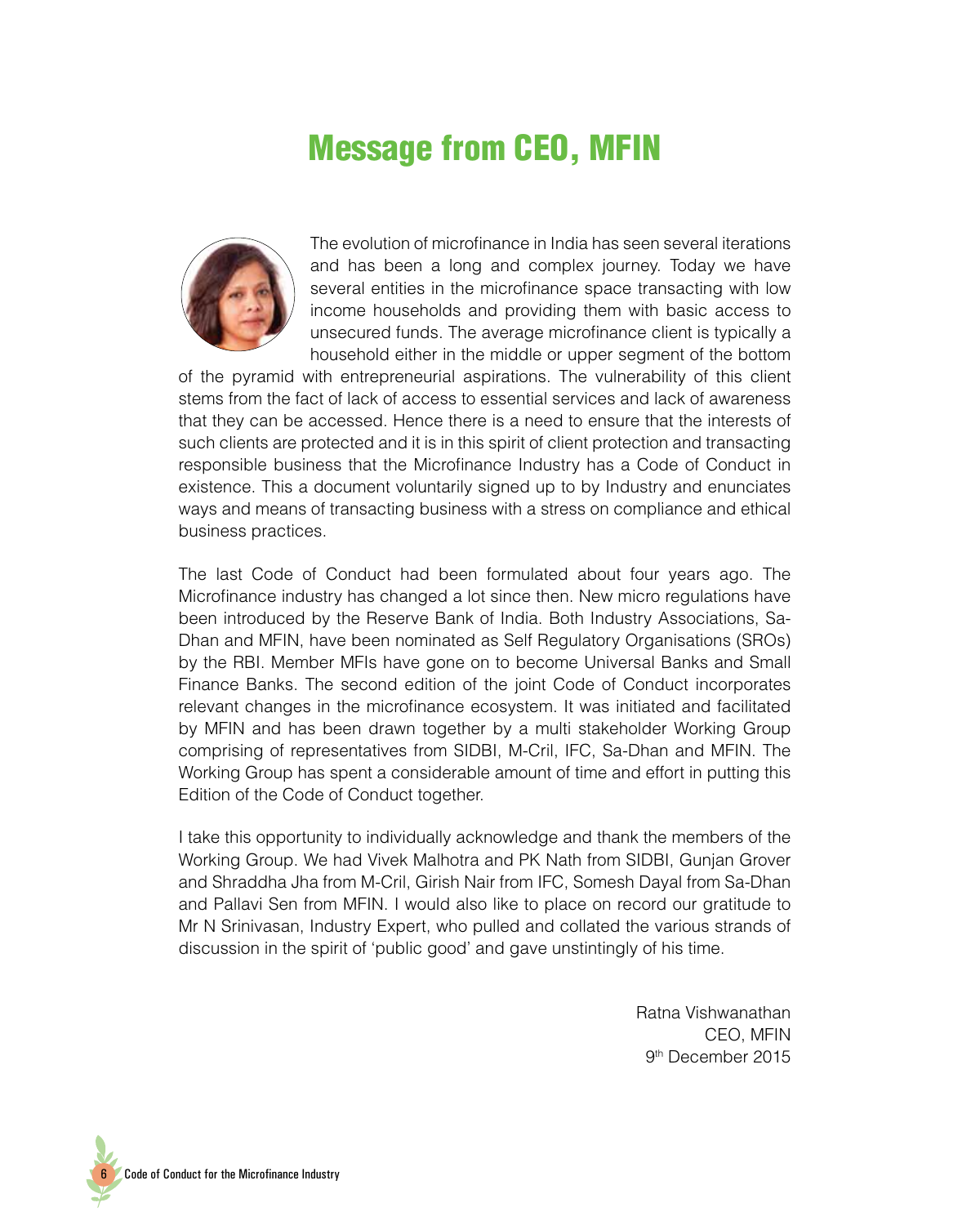### Message from ED, Sa-Dhan



The Code of Conduct for the Microfinance sector is basically a code voluntarily agreed upon by all participating institutions. A voluntary industry code of conduct sets out specific standards of conduct for an industry in relation to the manner in which it deals with its members as well as its customers. The benefits of such a code include greater transparency of the industry,

greater stakeholder or investor confidence in the sector and ensuring compliance with the laws to minimize breaches. The reasons for developing a voluntary code of conduct are that it is more flexible than legislation and can be amended more efficiently to keep abreast of changes in the sector's needs and is less intrusive than government regulation. Further the industry participants have a greater sense of ownership of the code leading to stronger commitment to comply and the code acts as a quality control within the industry.

The first Voluntary Mutual Code of Conduct for Microfinance was framed by Sa-Dhan as early as 2006. Later SIDBI and IFC facilitated Sa-Dhan and MFIN coming together for a joint code of conduct for the microfinance sector. Code of Conduct assessments evolved into essential instruments for evaluating an MFI for various purposes. Keeping in view the recent developments in the sector and both Sa-Dhan and MFIN being accorded the status of SRO by RBI it was felt that there was a need for revision in the Code of Conduct. MFIN initiated a Working Group comprising of Sa-Dhan, MFIN, World Bank Group (IFC) MCRIL and SIDBI. The process involved industry-wide consultations with inputs from a range of individuals and institutions. Shri N. Srinivasan facilitated the final discussions of the Committee and drafting of the Code. While technically the code is for NBFC-MFIs, Sa-Dhan is advocating this code as a framework which other MFIs should aspire to adhere to.

We are confident that this code of conduct would ensure an orderly progress in the sector and enable all the industry participants reach the ultimate goal of taking financial services to the unserved and underserved populations and geographies of this country.

> **P. Satish** Executive Director Sa-Dhan 9th December 2015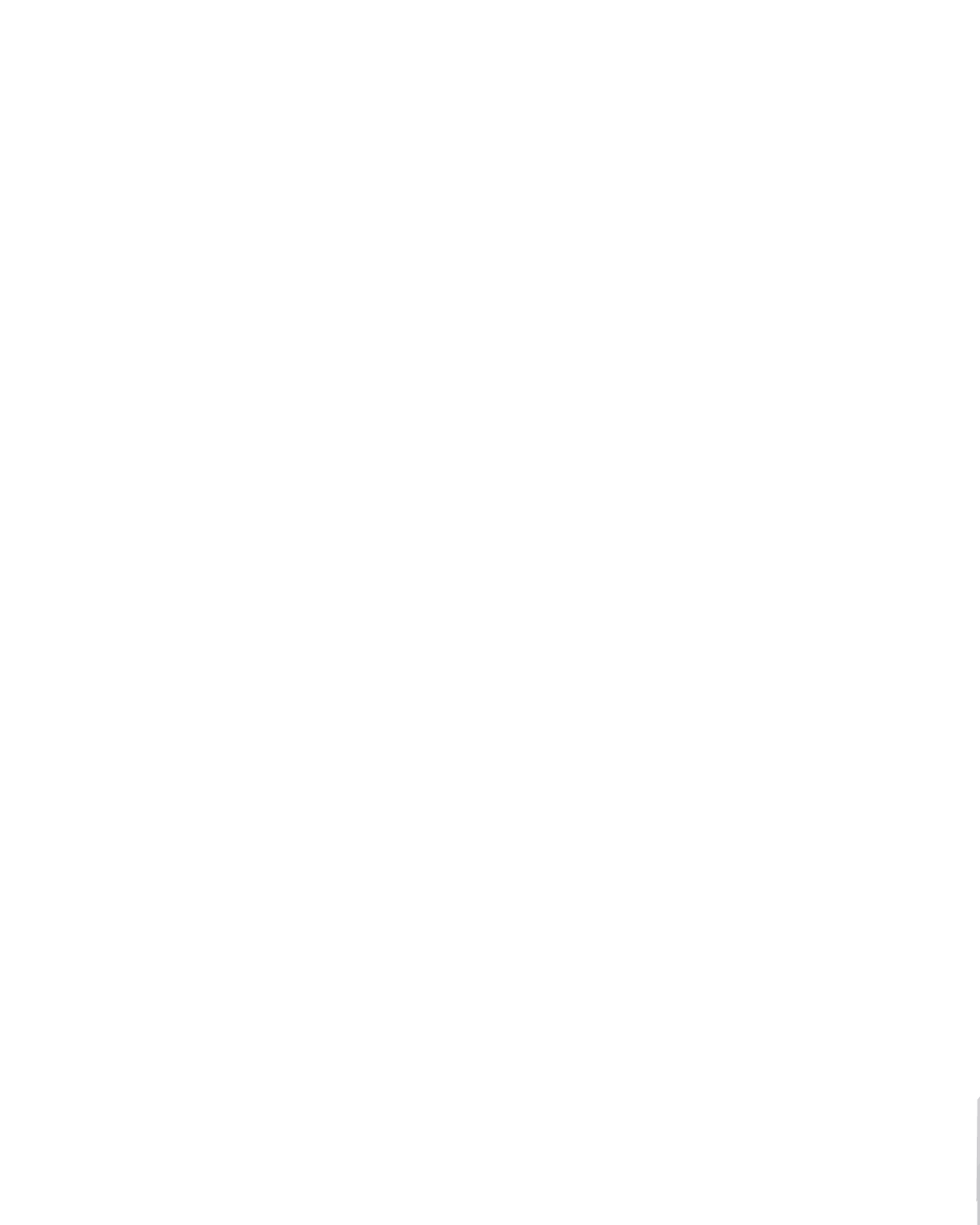| Preamble                                                             | 3              |
|----------------------------------------------------------------------|----------------|
| Message from President, MFIN                                         | $\overline{4}$ |
| Message from Chair, Sa-Dhan                                          | 5              |
| Message from CEO, MFIN                                               | 6              |
| Message from ED, Sa-Dhan                                             | $\overline{7}$ |
| Part I                                                               | 11             |
| Core Values of Microfinance                                          | 12             |
| Code of Conduct for Microfinance Institutions                        | 12             |
| <b>Part II</b>                                                       | 12             |
| Application of the Code                                              | 12             |
| <b>Code of Conduct</b>                                               | 13             |
| I Integrity and Ethical Behaviour                                    | 13             |
| Il Transparency                                                      | 13             |
| <b>III Client Protection</b>                                         | 14             |
| <b>IV Governance</b>                                                 | 15             |
| <b>V</b> Recruitment                                                 | 16             |
| <b>VI Client Education</b>                                           | 17             |
| <b>VII Data Sharing</b>                                              | 17             |
| <b>VIII Feedback/ Grievance Redressal Mechanism</b>                  | 17             |
| <b>Part III</b>                                                      | 18             |
| Client Protection Guidelines for Microfinance Institutions (CPG)     | 18             |
| <b>Part IV</b>                                                       | 20             |
| Institutional Conduct Guidelines for Microfinance Institutions (ICG) | 20             |

Annexure - MFIs' Commitment to Customers 21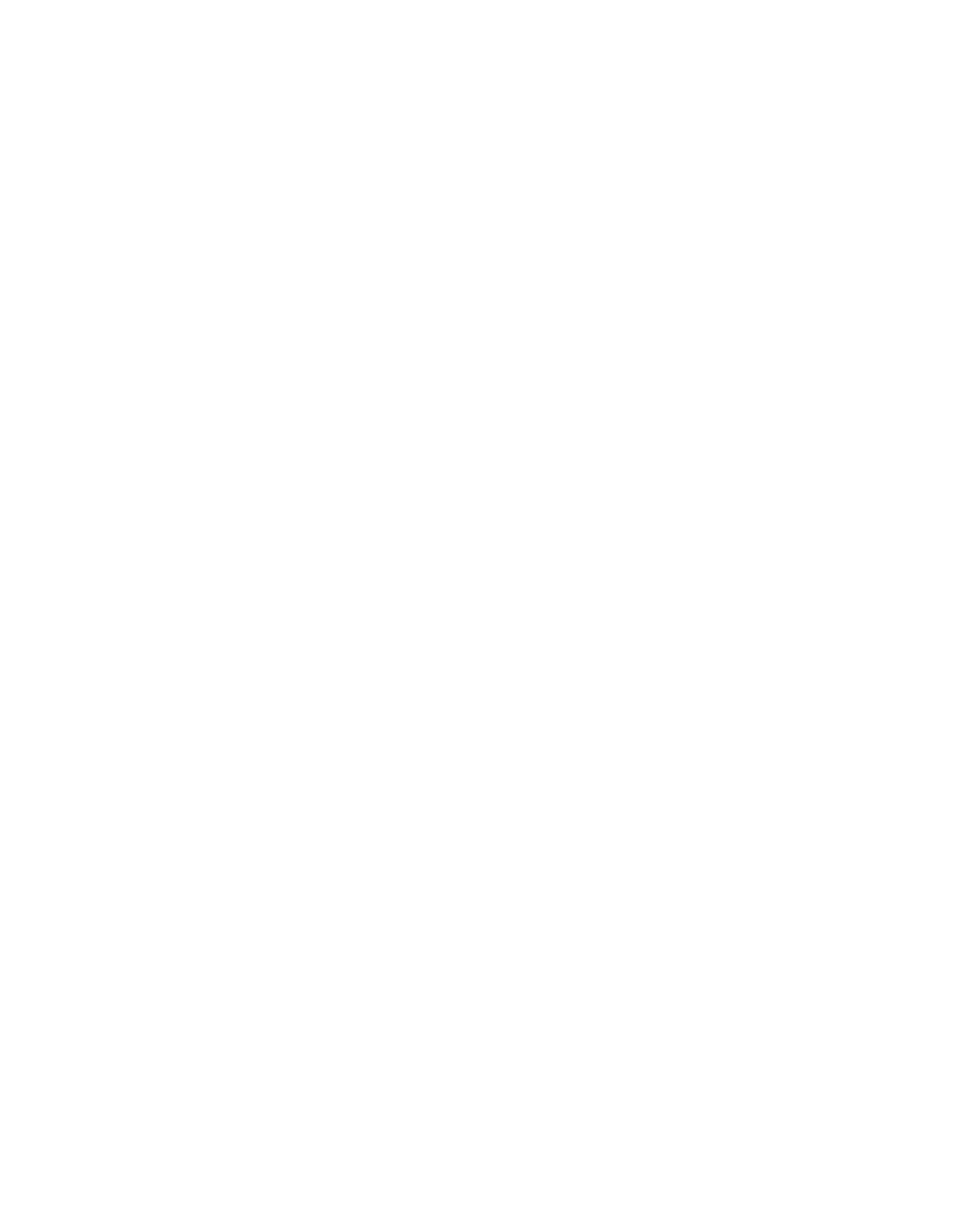

### CORE VALUES OF MICROFINANCE

#### The Core Values of Microfinance which guide the microfinance institutions are as follows:

C. TRANSPARENCY

#### A. INTEGRITY

 To provide lowincome clients - women and men - and their families, with access to financial services that are client focused, designed to enhance their wellbeing, and delivered in a manner that is ethical, dignified, transparent, equitable and cost effective. • To ensure quality services to clients, appropriate to their needs, and delivered efficiently in a convenient and timely manner. • To maintain high standards of professionalism based on honesty, non-discrimination and customer centricity. To provide complete and accurate information to clients regarding all products and services offered. To create awareness and enable clients and all other stakeholders to understand the information provided with respect to financial services offered and availed. E. PRIVACY OF CLIENT INFORMATION **To safeguard** personal information of clients, allowing disclosures and exchange of relevant information with authorized personnel only, and with the knowledge and informed consent of clients. F. INTEGRATING SOCIAL VALUES INTO **OPERATIONS**  To ensure high standards of governance and management focused on not only financial performance but also social impact of business. To monitor and report social as well as G. FEEDBACK & GRIEVANCE REDRESSAL MECHANISM • To provide clients formal and informal channels for feedback and suggestions. • To consistently assess the impact of services in order to enhance competencies and serve clients better.

> financial data. To assess the social performance and social relevance of the institution from time to time

B. QUALITY OF SERVICE

• To provide a formal and easy to access grievance redress mechanism for clients.



- D. FAIR PRACTICES
- To ensure that clients are protected against fraud and misrepresentation, deception or unethical practices.
- To ensure that all practices related to lending and recovery of loans are fair and maintain respect for client's dignity and with an understanding of client's vulnerable situation.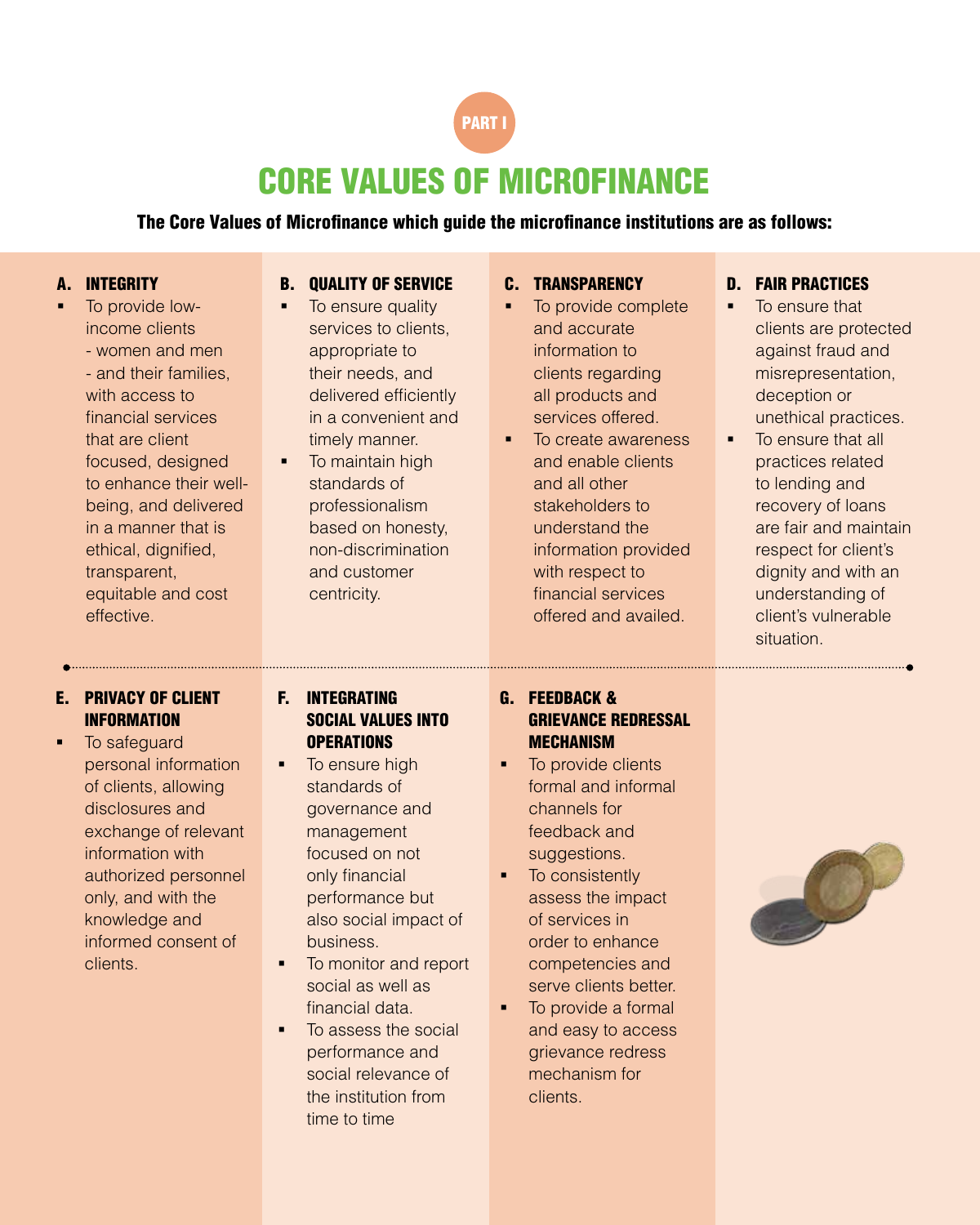

### CODE OF CONDUCT FOR MICROFINANCE INSTITUTIONS

All Microfinance Institutions, regardless of form of organisation, are required to follow all regulatory norms as well as consumer protection practices (specifically, RBI's Guidelines on Fair Practices issued for NBFCs) laid down by the government and the regulators in both letter and spirit. This Code of Conduct lays down additional requirements to enhance and improve sector practices. The code of conduct is to be followed by all MFIs.

#### APPLICATION OF THE CODE

#### This Code applies to the following activities undertaken by Microfinance Institutions:

- 1. Providing financial services to clients, individually or in groups either on its own or as an agent.
- 2. Recovery of credit provided to clients.
- 3. Collection of thrift from clients, wherever permitted by law.
- 4. Providing insurance, pension services and remittance services, or any other related products and services.
- 5. Formation of any type of community collectives including self-help groups, joint liability groups and their federations.
- 6. Livelihood promotion services and Business

development services including marketing of products or services made or extended by the eligible clients or for any other purpose for the welfare and benefit of clients.

7. Finance Plus services provided by MFIs such as health, financial literacy, vocational training etc.

#### MFIs must agree to:

- 1. Promote and strengthen the Microfinance movement in the country by bringing lowincome clients to the mainstream financial sector.
- 2. Build progressive, sustainable, and clientcentric systems and practices to provide a range of financial services (consistent with regulation) to clients.
- 3. Promote cooperation and coordination among themselves and other agencies in order to achieve higher operating standards and avoid unethical practices – including competitive business practices - in order to serve clients better.

All institutions providing microfinance services should adhere to the core values of Microfinance and abide by the Code of Conduct, as mentioned in the following paragraphs.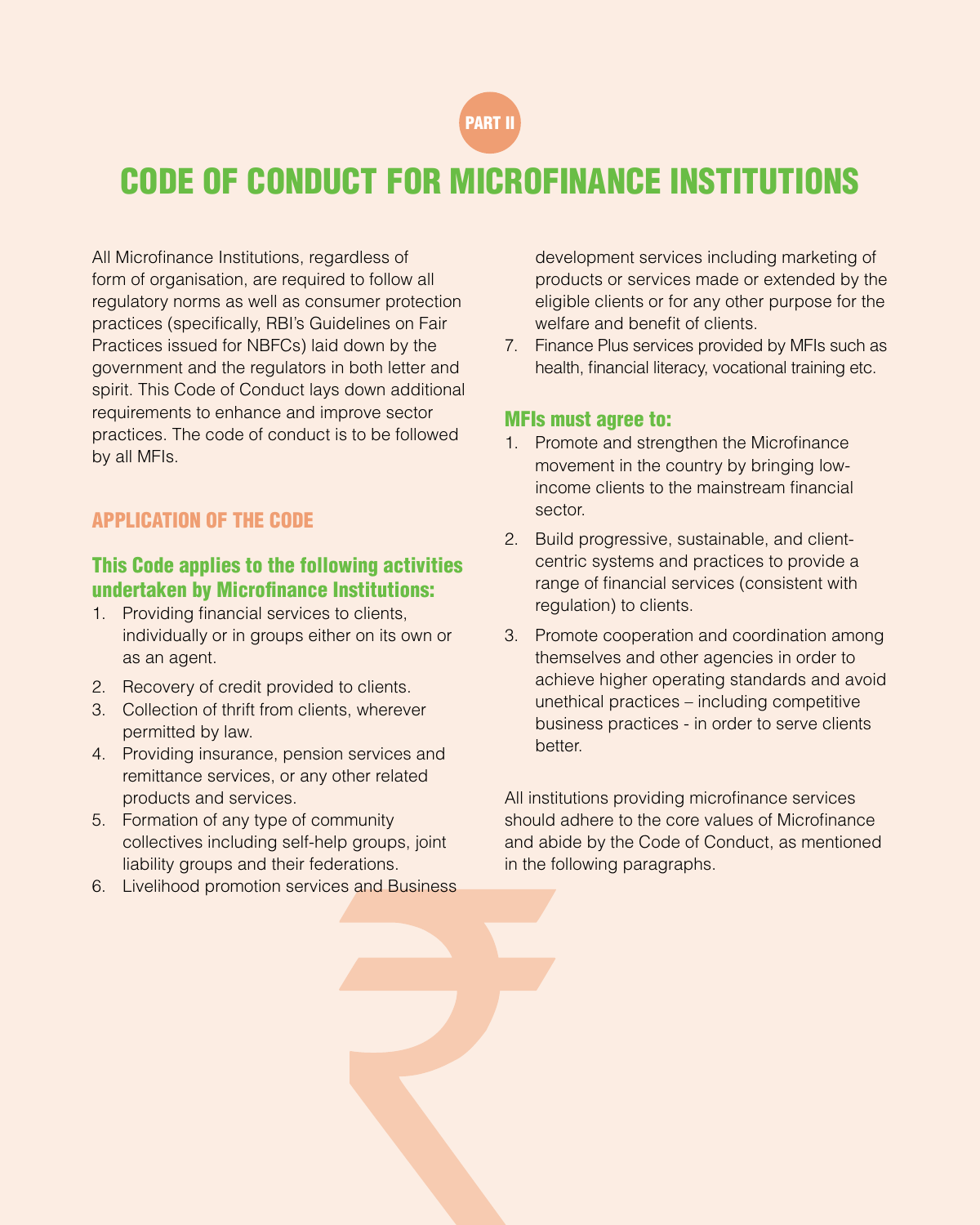## CODE OF CONDUCT

 $\begin{array}{|c|c|c|c|c|}\hline \text{1} & \text{2} & \text{3} & \text{4} \ \hline \end{array}$ 

#### I Integrity and Ethical Behaviour

MFIs must design appropriate Board approved policies and operating guidelines to treat clients and employees with fairness and dignity.

MFIs must incorporate transparent and professional governance system to ensure that staff and persons acting on their behalf are oriented and trained to put this Code into practice.

The incentive structure for the staff should aim at promoting good business and service practices towards customers.

MFIs must educate clients on the Code of Conduct and its implementation

#### II Transparency

- 1. MFIs must disclose all terms and conditions to the client, in a form and manner that is understandable, for all services offered. Disclosure must be made prior to disbursement in accordance with the Reserve Bank of India's (RBI) Fair Practices Code through the following documents.
	- a. Individual sanction letter
	- b. Loan card
	- c. Loan schedule
	- d. Passbook

Further, disclosure should be made through Group/Centre meetings for securing clients' informed consent. (Details can be printed on a paper and all borrowers can sign on the same as acknowledgement of their acceptance).

2. MFIs must communicate all the terms and conditions for all products/services offered to clients in the official regional language or a language understood by them.

- 3. At the minimum, the MFI must disclose the following terms:
	- a. Rate of interest on a reducing balance method
	- b. Processing fee
	- c. Any other charges or fees howsoever described
	- d. Total charges recovered for insurance coverage and risks covered
- 4. MFIs must communicate in writing, charges levied for all financial services rendered. Fee on non-credit products/services will be collected only after prior declaration to the client.
- 5. MFIs must declare all interest and fees payable as an all-inclusive Annual Percentage Rate (APR) and equivalent monthly rate.
- 6. MFIs must follow RBI's guidelines with respect to interest charges and security deposit.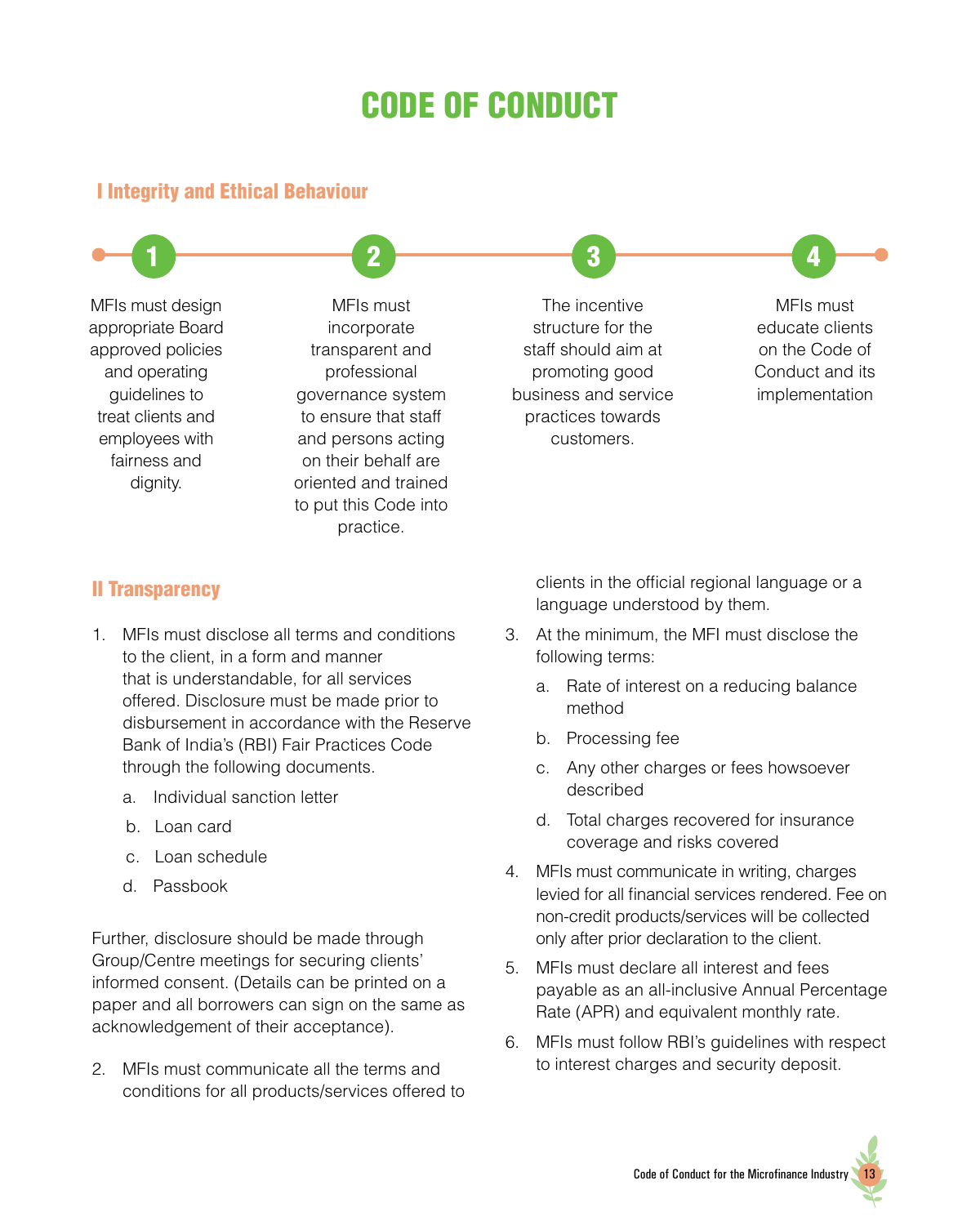- 7. Formal records of all transactions must be maintained in accordance with all regulatory and statutory norms, and borrowers' acknowledgment/acceptance of terms/ conditions must form a part of these records.
- 8. Where a loan is not sanctioned against an accepted application, MFIs must disclose the reasons for rejection.
- 9. Place in public domain the assessment reports on code of conduct compliance.
- 10. All MFI should put their annual reports and annual financial statements in public domain (preferably on their websites) immediately after approval of their Board/AGM

#### III Client Protection

#### A. Fair Practices

- 1. MFIs must ensure that the provision of micro finance services to eligible clients is as per RBI guidelines.
- 2. MFIs should offer only financial products and services that have been approved by the concerned regulatory authority to their customers (even when acting as agents of other financial institutions).
- 3. MFIs must obtain copies of relevant documents from clients, as per standard KYC norms. Additional documents sought must be reasonable and necessary for completing the transaction.
- 4. The decision on loans must be taken within a reasonable of time. MFIs should indicate the time limit within which customers can expect a decision on their application and if sanctioned, the time taken for disbursement of loan.
- 5. Products should not be bundled. (Bundling in this context means making purchase of a product or service conditional for provision of another product or service). The only

exceptions to bundling may be made with respect to credit life, life insurance & livestock insurance products, which are typically offered bundled with loans. The terms of insurance should be transparently conveyed to the client and must comply with RBI & Insurance Regulatory and Development Authority (IRDA) norms. Consent of the client must be taken in all cases.

#### B Avoiding Over-indebtedness

- 1. MFIs must conduct proper due diligence as per their internal credit policy to assess the need and repayment capacity of client before making a loan and must only make loans commensurate with the client's ability to repay.
- 2. If a client has loans from 2 separate MFIf, then irrespective of the source of the loans, a MFI shall not be the third lender to that client. This should be validated by the Credit Bureau Report prior to extension of the loan.
- 3. MFIs must not, under any circumstance, breach the total debt limit for any client, as prescribed by RBI. This should be validated by the Credit Bureau Report prior to disbursement of the loan.
- 4. MFIs after due verification of credit bureau reports will ensure that loans given on the basis of joint liability of group of borrowers (JLG loan) is restricted to Rs 60,0001 per borrower. Where the loan to a specific borrower exceeds Rs 60,000, or the loan takes the total debt of the borrower above Rs 60,000, such a loan should be given as an individual loan without involving the JLG. MFIs will take necessary steps to have appropriate systems and staff with required competencies to deal with individual loans.
- 5. MFIs should carry out test checks of efficacy of their processes relating to avoidance of over-indebtedness through additional credit bureau reports on select sample of clients

<sup>&</sup>lt;sup>1</sup> The cap of Rs 60000 will be reviewed by SRO from time to time based on factors such as inflation rates and real value of loans.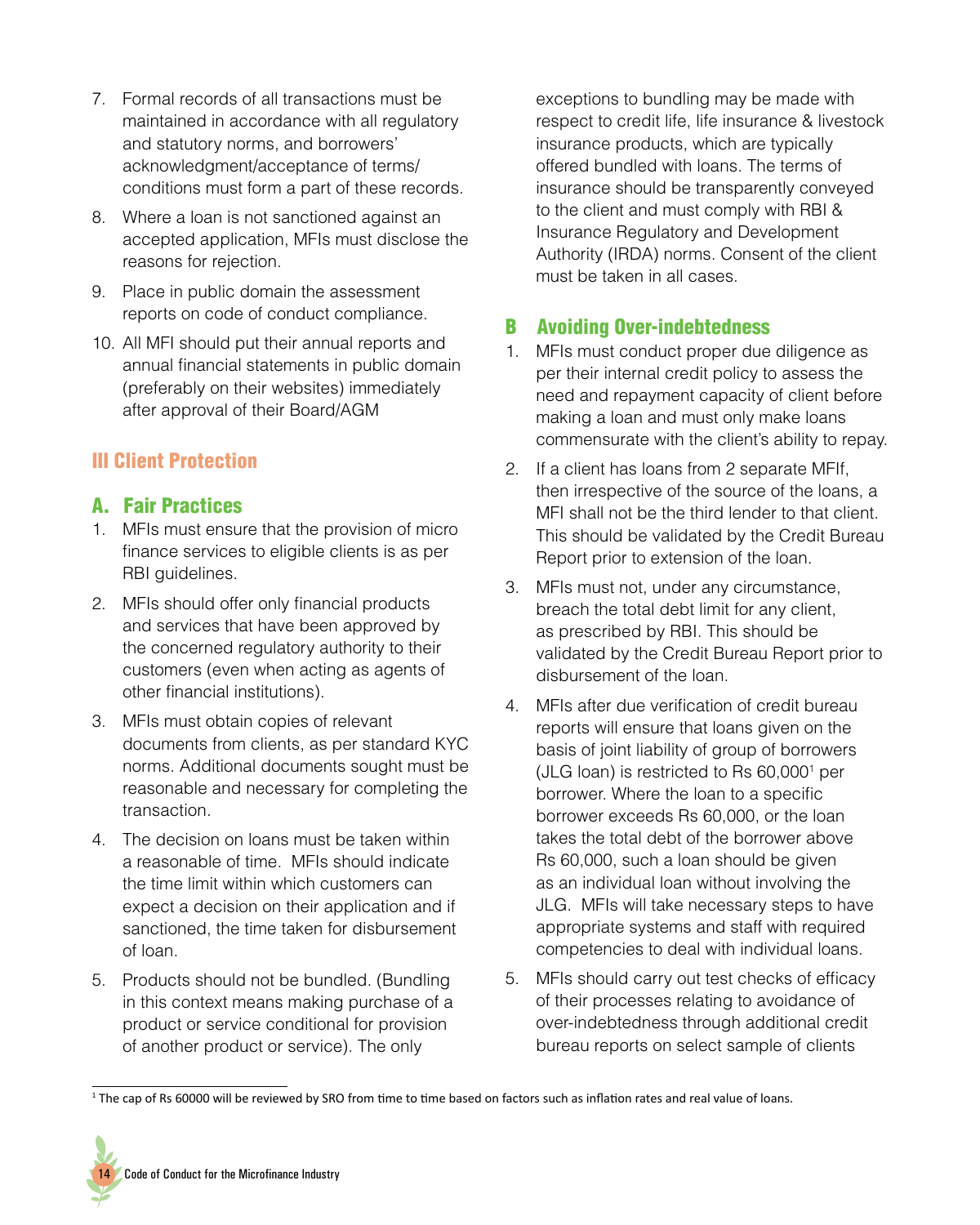after loan disbursement. The result of this verification should be reviewed by the Board periodically.

6. To reduce the errors in identification of borrowers in credit bureau reports, MFIs will move towards adoption of UIDAI number (Aadhaar number) based KYC within a two year period (from the day this COC comes into effect). As an initial measure, MFIs will ensure that while providing second and subsequent cycle loans the borrowers are identified with their Aadhaar number as part of KYC. The Aadhaar numbers will then be used by the Credit Bureaus for producing CIR.

#### C Appropriate interaction and collection practices

- 1. MFIs must have clearly defined guidelines for employee interactions with clients.
- 2. MFIs must ensure that all staff and persons acting on behalf of the MFI
	- a. Use courteous language, maintain decorum, and are respectful of cultural sensitivities during all interaction with clients.
	- b. DO NOT indulge in any behaviour that in any manner would suggest any kind of threat or violence.
	- c. DO NOT contact clients at odd hours, as per the RBI guidelines for loan recovery agents.
	- d. DO NOT visit clients at inappropriate occasions such as bereavement, etc., to collect dues even if two or more successive repayments are not received
- 3. MFIs must provide a valid receipt (in whatever form decided by the MFI) for each and every payment received from the borrower and record the payment in the loan passbook/loan card with the client.
- 4. MFIs must have a detailed Board approved

process for dealing with clients, at each stage of default.

5. MFIs must not collect shortfalls in collections from employees and their HR policies must categorically denounce this practice. However in proven cases of frauds by employees the MFIs can recover the money from employees.

#### D Privacy of client information

MFIs must keep personal client information strictly confidential. Client information may be disclosed to a third party subject to the following conditions:

- a. Client has been informed about such disclosure and prior permission has been obtained in writing.
- b. The party in question has been authorized by the client with intimation to the MFI to obtain client information from the MFI.
- c. It is legally required to do so.
- d. This practice is customary amongst financial institutions and available for a close group on reciprocal basis (such as a credit bureau) provided that the i) clients' prior consent has been obtained and ii) the receiver of such information is also bound by these conditions to keep the client information confidential.

#### IV Governance

MFIs must incorporate a formal governance system that is transparent and professional, and adopts the following best practices of corporate governance:

1. MFIs must observe high standards of governance by inducting persons with good and sound reputation as members of Board of Directors/Governing body and seek to comply with the best standards stipulated in Companies Act, RBI regulations and the Stock Exchange regulations for listed companies (even though the MFIs may not be companies or listed in a stock exchange).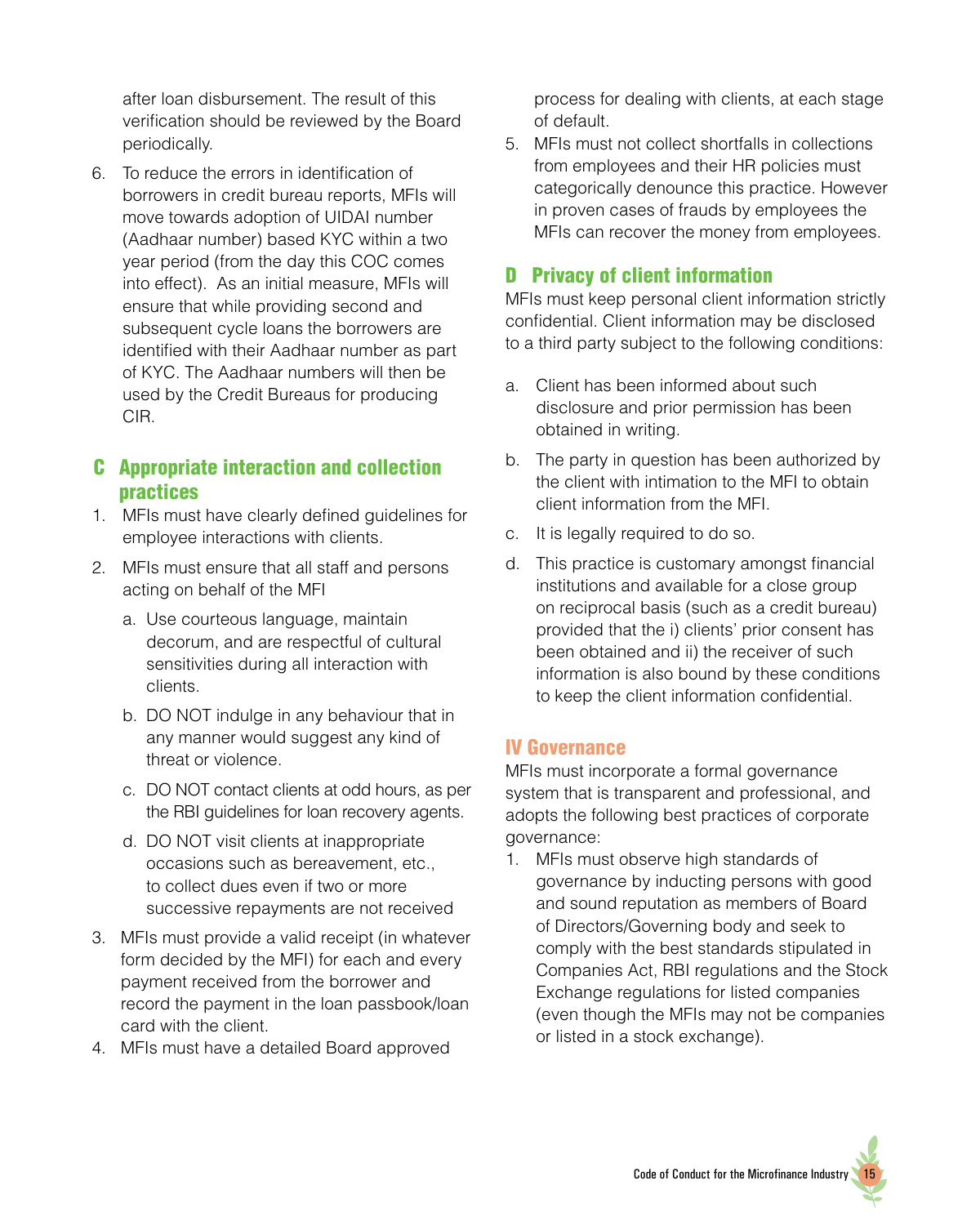- 2. MFIs will endeavour to have independent directors to the extent of 1/3<sup>rd</sup> of the Governing Board.
- 3. MFIs must have a Board approved debt restructuring product/program for providing relief to borrowers facing repayment stress.
- 4. MFIs will appoint an audit committee of the Board with an independent director as chairperson
- 5. MFIs must ensure transparency in the maintenance of books of accounts and reporting/ presentation and disclosure of

#### V Recruitment

1

2

3

4

5

The code covers all MFI staff.



financial statements by qualified auditor/s.

- 6. MFIs must put in best efforts to follow the Audit and Assurance Standards issued by the Institute of Chartered Accountants of India (ICAI).
- 7. MFIs must place before the Board of Directors, a compliance report indicating the extent of compliance with this Code of Conduct and the functioning of the grievance redressal mechanism at various level of management, specifically indicating any deviations and reasons therefore, at regular intervals, as may be prescribed by Board.

As a matter of free and fair recruitment practice, there will be no restriction on hiring of staff from other MFIs by legitimate means in the public domain like general recruitment advertisements in local newspapers, web advertisements, walk-in interviews, etc.

Whenever an MFI seeks to recruit an employee in another MFI, it will be mandatory to seek a reference check from the current employer. The reference check will be sought from current employer only after an offer is made and an offer letter is issued to the prospective employee.

MFIs should respond to the reference check request from another MFI within two weeks.

MFIs must honour notice period as contractually agreed between employer and employee subject to a minimum of one month for an outgoing employee

No MFI shall recruit an employee of another MFI, irrespective of the grade/level of the employee, without the relieving letter from the previous MFI employer. An exception can however be made in instances where the previous employer (MFI) fails to respond to the reference check request within 20 days. All MFIs must provide such relieving letter to the outgoing employee in case he/she has given proper notice, handed over the charge and settled all the dues towards the MFI, except in proven cases of fraud or gross misconduct by the employee.



Whenever an MFI recruits from another MFI, at a level up to the Branch Manager position, the said employee shall not be assigned to the same block where he/she was serving at the previous employer, for a period of 1 year.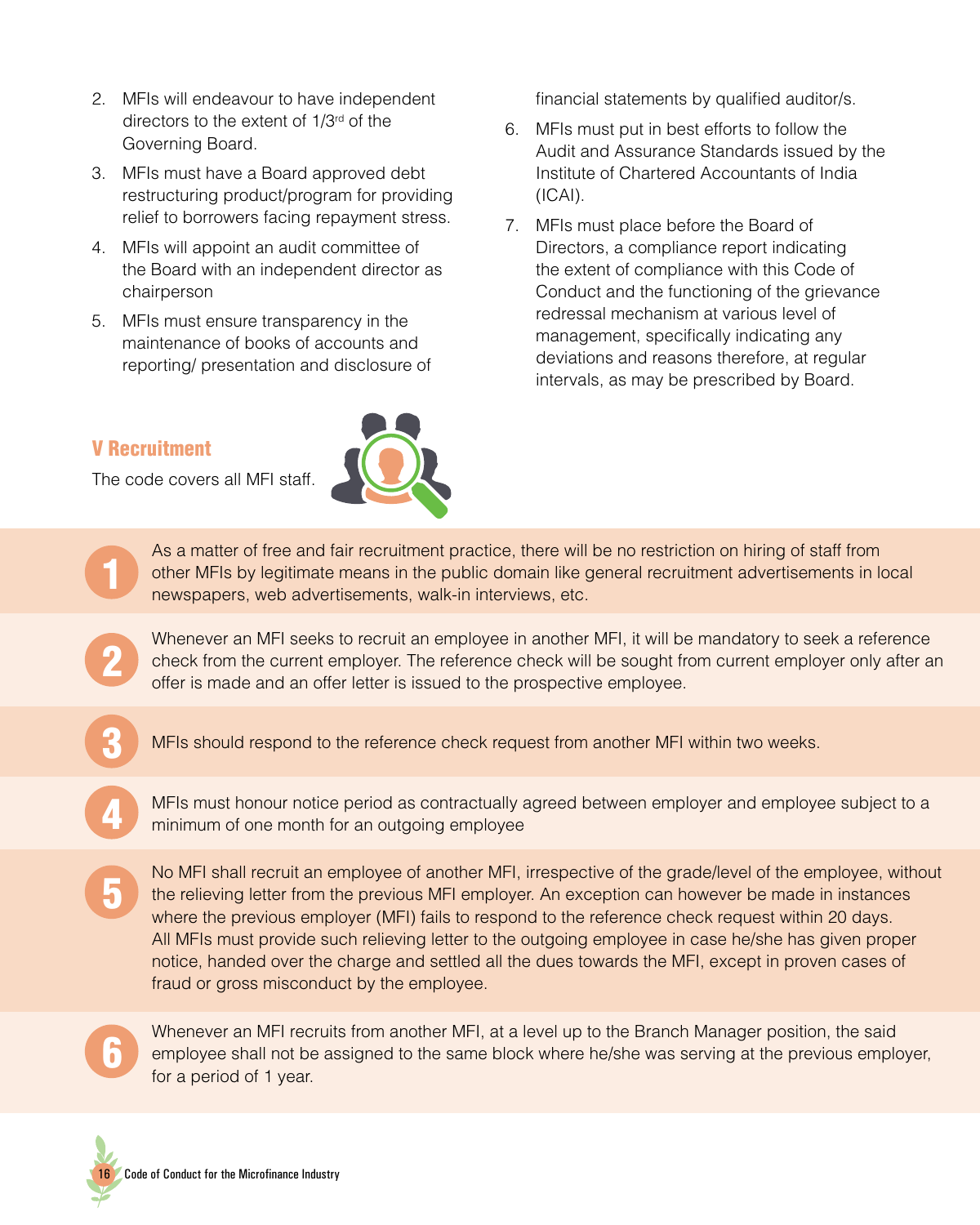#### VI Client Education

- 1. MFIs must have a dedicated process to raise clients' awareness of the options, choices and responsibilities vis-à-vis financial products and services available.
- 2. New clients must be informed about the organization's policies and procedures to help them understand their rights as borrowers.
- 3. MFIs must ensure regular checks on client awareness and understanding of the key terms and conditions of the products/ services offered / availed. Customer feedback should be gathered, as part of internal audit systems or through some other regular monitoring such as a system of calls to random sample of customers. The feedback from such monitoring should be reported to the board periodically.

#### VII Data Sharing

- 1. MFIs must share complete client data with all RBI approved Credit Bureaus, as per the frequency of data submission prescribed by the SRO<sup>2</sup>.
- 2. All MFIs should provide the data and information called for by all supervisory and regulatory bodies including the SRO

#### VIII Feedback/ Grievance Redressal Mechanism

1. MFIs must establish dedicated feedback and grievance redressal mechanisms to correct any error and handle/receive complaints speedily and efficiently. The minimum standards required of the GRM are i) an easy procedure for recording a complaint over phone - with details of phone numbers printed on loan cards, ii) a staff assisted procedure

at the branch for recording complaints/ grievances, iii) acknowledgement for receipt of the complaint iv) a time limit for resolution of the complaint, v) a clear appeal procedure in case where customer is not satisfied with the solutions offered by the MFI, vi) nodal staff in the branch to guide customers to lodge grievance with RBI or SRO, vii) assurance to customers that they will be treated fairly despite the complaint/grievance being lodged.

- 2. MFIs must inform clients about the existence and purpose of these mechanisms and how to access them.
- 3. MFIs must designate at least one grievance redressal official to handle complaints and/ or note any suggestions from the clients and make his/ her contact numbers easily accessible to clients.
- 4. MFIs must display contact number and address of SRO (as applicable) nodal official and details of the grievance redressal system of the SRO.
- 5. Each MFI will have an appropriate mechanism for ensuring compliance with the Code of Conduct.
- 6. Where complainants are not satisfied with the outcome of the investigation conducted by the concerned MFI into their complaint, they shall be notified of their right to refer the matter to the grievance redressal mechanism established by the SRO, as applicable.
- 7. MFIs should prepare a monthly report on grievances received, resolved and pending for a senior management review and periodic reports to the board.

<sup>2</sup> SRO shall mean an industry body having been recognized as the Self-Regulatory Organization for NBFC-MFIs by the RBI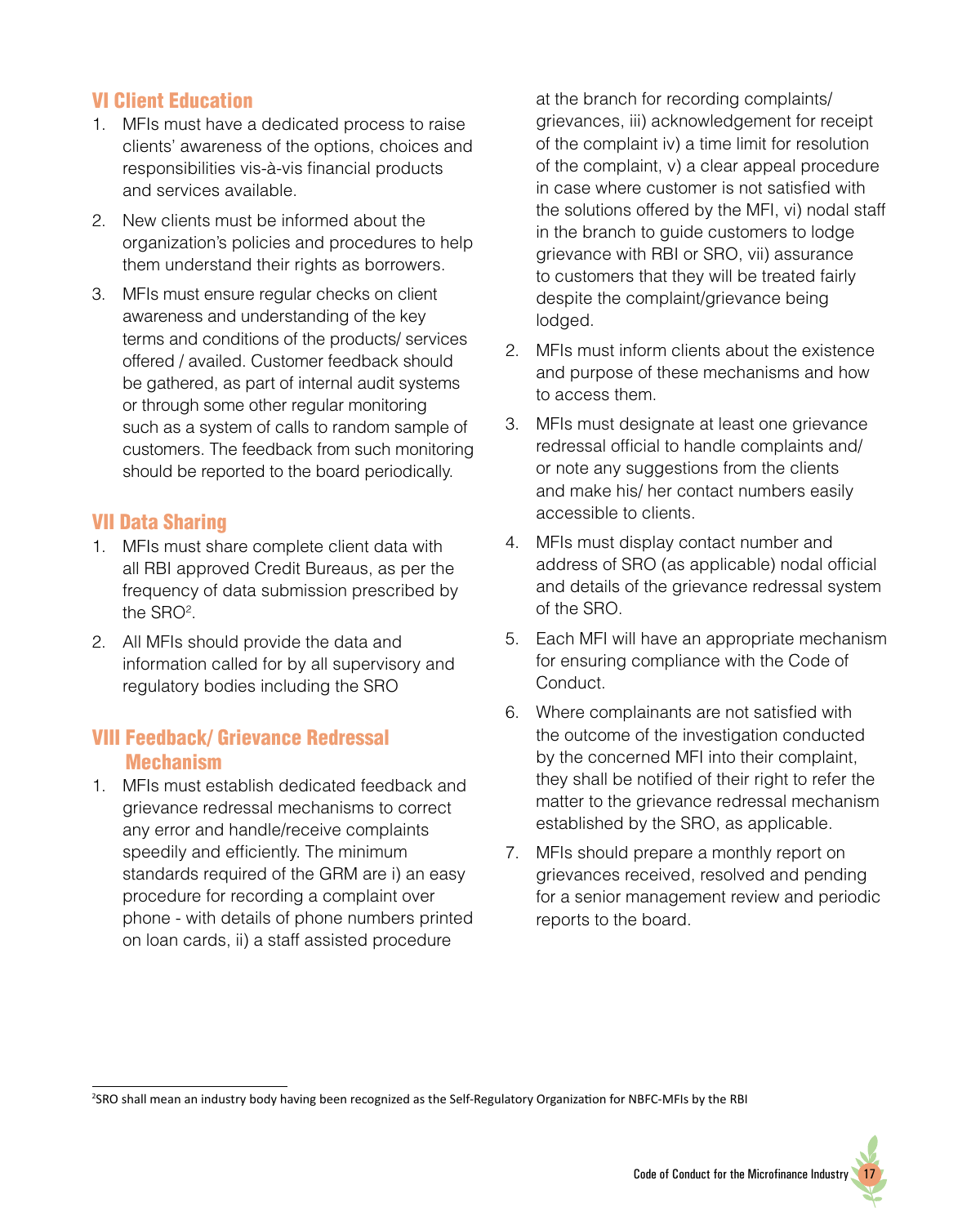

### CLIENT PROTECTION GUIDELINES FOR MICROFINANCE INSTITUTIONS (CPG)

The CPG states that all MFIs, regardless of their form:

Shall display the Client Protection Code in all branches and offices in English and the local language, in plain view.

- 1. Shall endeavour to provide micro finance services to all eligible clients, as per RBI guidelines.
- 2. Shall educate clients, staff, and any persons acting on their behalf on the Code of Conduct and its implementation.
- 3. Shall disclose all terms and conditions to the client for all products/services offered, prior to disbursement, in accordance with the Reserve Bank of India's (RBI) fair practices code through the following documents.
	- a. Individual sanction letter
	- b. Loan card
	- c. Loan schedule
	- d. Passbook

In addition, disclosure should be made through Group/Centre meetings for securing clients' informed consent. (Details can be printed on a paper and all borrowers can sign on the same as acknowledgement of their acceptance).

- 5. Shall communicate all the terms and conditions for all products/services in the official regional language or a language understood by clients.
- 6. Shall disclose the following terms:
	- a. Rate of interest on a reducing balance method
- b. Processing fee
- c. Any other charges or fees howsoever described
- d. Total charges recovered for insurance coverage and risks covered
- 7. Shall communicate in writing, charges levied for all financial services rendered.
- 8. Shall not collect fee on non-credit products/ services without prior declaration to the client.
- 9. Shall declare all interest and fees payable as an all-inclusive APR and equivalent monthly rate.
- 10. Shall follow RBI's guidelines with respect to interest charges and security deposit.
- 11. Shall obtain copies of relevant documents from clients, as per standard KYC norms. Additional documents sought must be reasonable and necessary for completing the transaction.
- 12. Shall disclose reasons for rejection of loans to applicants.
- 13. Shall indicate the time limit within which applicants/customers can expect a decision on their application and if sanctioned, the time taken for disbursement of loan.
- 14. Shall not bundle products, except for credit life, life insurance & live-stock insurance products. The terms of insurance should be transparently conveyed to the customer and must comply with RBI & IRDA norms. Consent of the client must be taken in all cases.

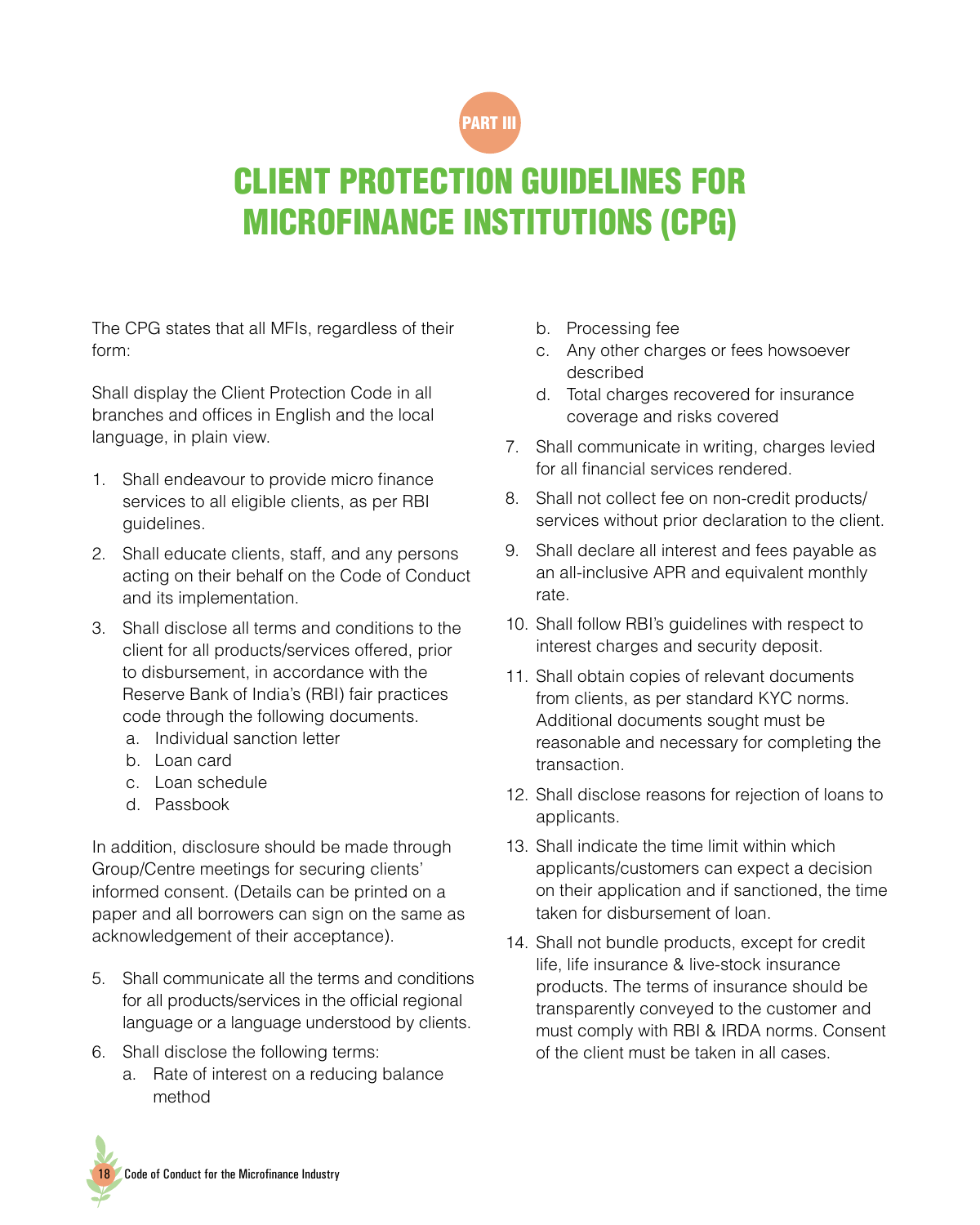- 15. Shall conduct proper due diligence to assess the need and repayment capacity of client before making a loan and must only make loans commensurate with the client's ability to repay.
- 16. Shall not be the 3rd lender to a client if the client has loans from 2 other lenders (irrespective of the source of loan).
- 17. Shall not breach the total debt limit for any client, as prescribed by the RBI or Central/ State Government or SRO
- 18. Shall ensure that all employees follow company guidelines for interaction with clients.
- 19. Shall ensure that all staff and persons acting for the MFI or on behalf of the MFI:
	- a) Use courteous language, maintain decorum, and are respectful of cultural sensitivities during all interaction with clients.
	- b) DO NOT indulge in any behaviour that in any manner that would suggest any kind of threat or violence to clients.
	- c) DO NOT contact clients at odd hours, as per the RBI guidelines for loan recovery agents.
	- d) DO NOT visit clients at inappropriate occasions such as bereavement, sickness, etc., to collect dues.
- 20. Shall provide a valid receipt (in whatever form decided by the MFI) for each and every payment received from the borrower and record the payment in the loan passbook/loan card with the client.
- 21. Shall follow approved company procedure to deal with client default sensitively.
- 22. Shall follow the debt restructuring mechanism adopted by the MFI for borrowers under liquidity stress.
- 23. Shall keep personal client information strictly confidential.
- 24. Shall disclose client information to a third party only under the following conditions:
	- a) Client has been informed about such disclosure and permission has been obtained in writing.
	- b) The party in question has been authorized by the client to obtain client information from the MFI.
	- c) It is legally required to do so.
	- d) This practice is customary amongst financial institutions and available for a close group on reciprocal basis (such as a credit bureau) provided that the i) clients' prior consent has been obtained and ii) the receiver of such information is also bound by these conditions to keep the client information confidential.
- 25. Shall follow board approved process to raise clients' awareness of the options, choices, and responsibilities vis-à-vis financial products and services available.
- 26. Shall inform all new clients about the organization's policies and procedures.
- 27. Shall inform clients about the existence and purpose of feedback mechanisms and how to access them.
- 28. Shall get an assessment of compliance with the code of conduct carried out by an agency approved by the SRO, once in every 12 to 18 months and place the assessment report in public domain.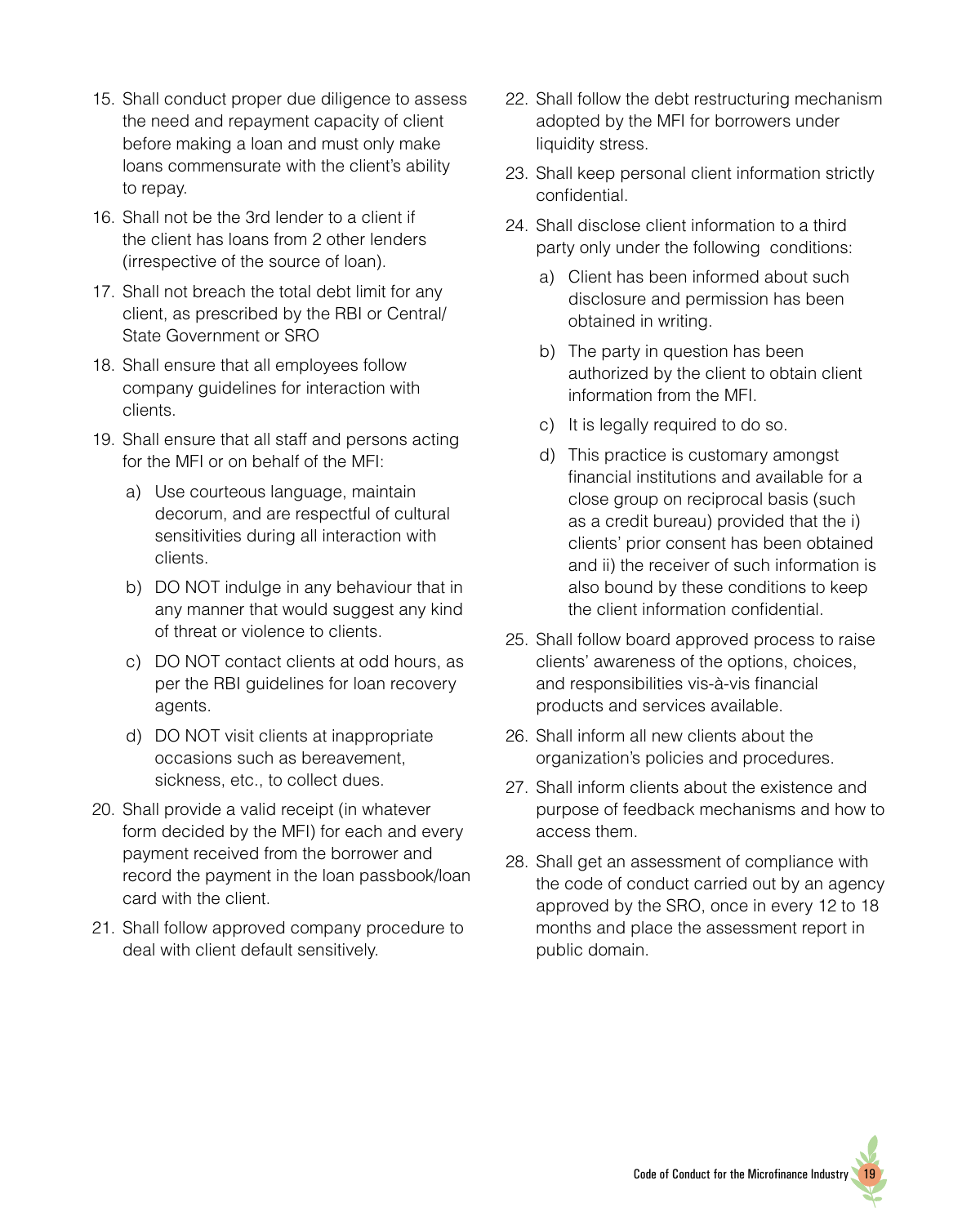

### INSTITUTIONAL CONDUCT GUIDELINES FOR MICROFINANCE INSTITUTIONS (ICG)

The ICG states that all MFIs, regardless of their form:



- 1. Shall have an appropriate mechanism for ensuring compliance with the Code of Conduct.
- 2. Shall have appropriate policies and operating guidelines to treat clients and employees with fairness and dignity.
- 3. Shall maintain formal records of all transactions in accordance with all regulatory and statutory norms, and borrowers' acknowledgement/acceptance of terms/ conditions must form a part of these records.
- 4. Shall have detailed board approved process for dealing with clients, at each stage of default.
- 5. Shall not collect shortfalls in collections from employees except in proven cases of frauds by employees.
- 6. MFIs should ensure that their competitive practices are fair and customer friendly.
- 7. MFIs should avoid geographies where there is a large presence of other MFIs with significant business volumes.
- 8. Shall have a Board approved debt restructuring product/program for providing relief to borrowers facing repayment stress.
- 9. Shall seek a reference check from previous employer for any new hire.
- 10. Shall provide within 20 days the reply to the reference check correspondence for another MFI.
- 11. Shall honour notice period as contractually agreed between employer and employee

subject to a minimum of one month for an outgoing employee.

- 12. Shall not recruit an employee of another MFI without the relieving letter from the previous MFI employer except where the previous employer (MFI) fails to respond to the reference check request within 20 days.
- 13. Shall not assign a new employee recruited from another MFI, to the same area he/she was serving at the previous employer, for a period of 1 year. This restriction applies to positions up to the Branch Manager level.
- 14. Shall have a dedicated process to raise the client's awareness of options, choices, rights and responsibilities as a borrower and shall conduct regular checks on client awareness and understanding of the key terms and conditions of the products/ services offered / availed.
- 15. Shall agree to share complete client data with all RBI approved Credit Bureaus, as per the frequency of data submission prescribed by the SRO.
- 16. Shall establish dedicated feedback and grievance redressal mechanisms to correct any error and handle/receive complaints speedily and efficiently.
- 17. Shall designate an official to handle complaints and/ or note any suggestions from the clients and make his/ her contact numbers easily accessible to clients.
- 18. Shall undertake remedial measures in respect of deficiencies found in COC observance during assessments carried out.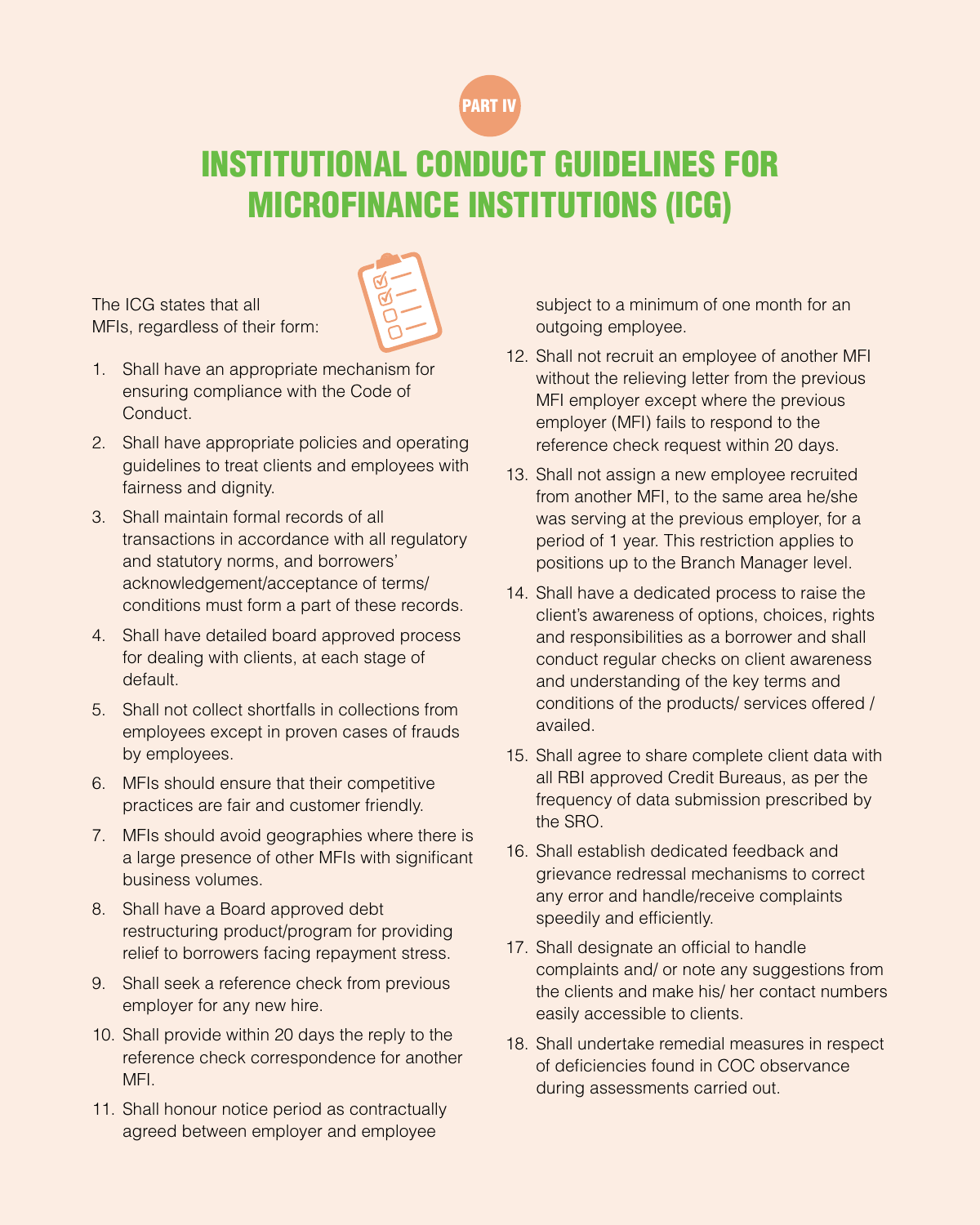# ANNEXURE MFIs' COMMITMENT TO CUSTOMERS



This is a supplementary document to be used as a separate one pager pull out, to be given to the customers at the time of loan disbursement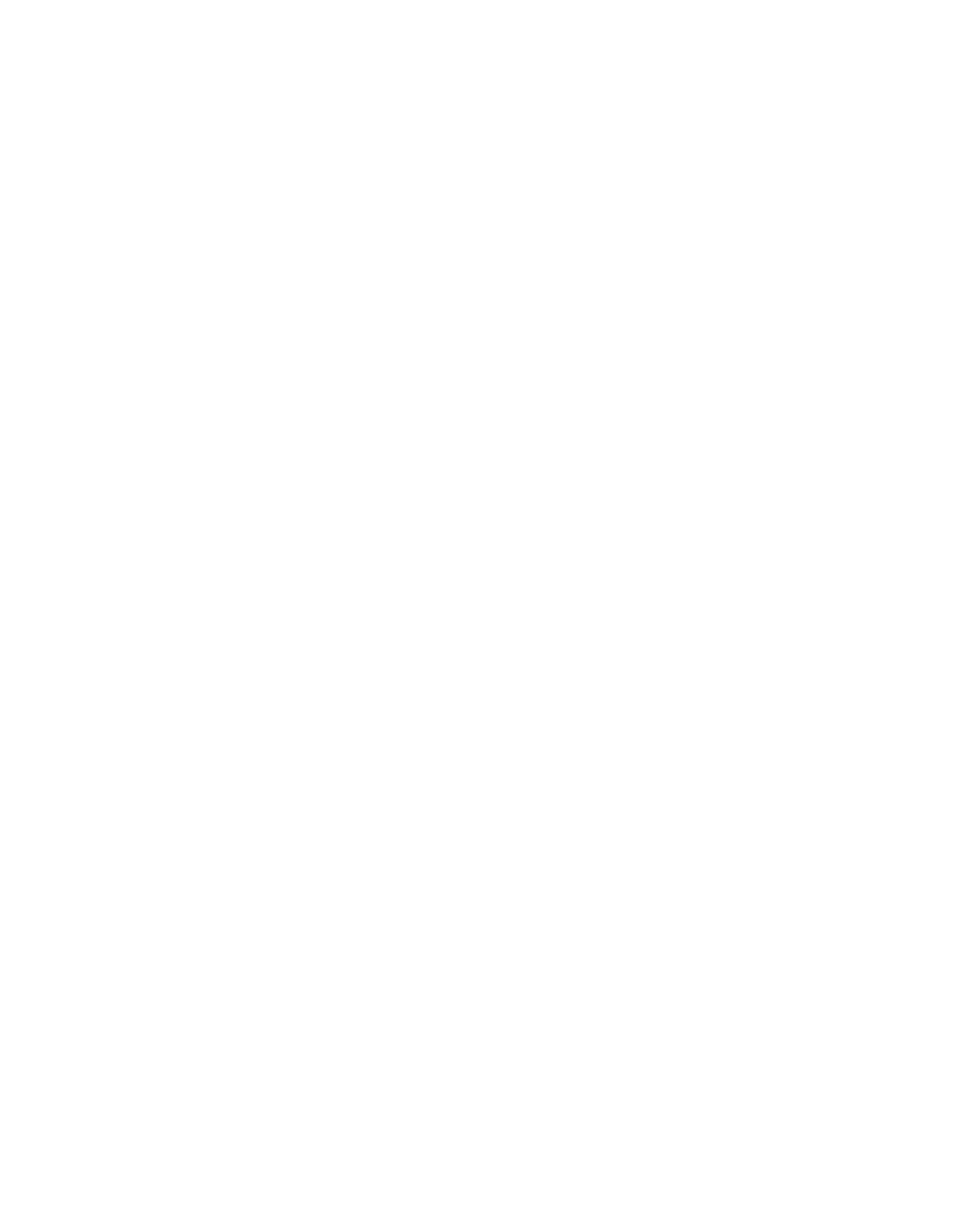### MFIs' Commitment to Customers

We, as part of the Microfinance Industry promise the customers that we will:

- 1. provide micro finance services to all eligible clients in complete compliance with RBI guidelines.
- 2. educate clients on the Code of Conduct and its implementation.
- 3. disclose all terms and conditions to the client for all products/services offered, prior to disbursement, in accordance with the Reserve Bank of India's (RBI) fair practices code through the following documents.
	- a. Individual sanction letter
	- b. Loan card
	- c. Loan schedule
	- d. Passbook
- 4. In addition, disclose the terms and conditions in local language through Group/Centre meetings and secure their consent. (Details can be printed on a paper and all borrowers can sign on the same as acknowledgement of their acceptance).
- 5. communicate all the terms and conditions for all products/services in the official regional language or a language understood by clients.
- 6. disclose the following terms of loans:
	- a. Rate of interest on a reducing balance method
	- b. Processing fee
	- c. Any other charges or fees howsoever described
	- d. Total charges recovered for insurance coverage and risks covered
- 7. declare all interest and fees payable as an all-inclusive APR and equivalent monthly rate communicate in writing, charges levied for all financial services rendered.
- 8. not collect fee on non-credit products/ services without prior declaration to the client.
- 9. follow RBI's guidelines with respect to interest charges and security deposit.
- 10. obtain copies of relevant documents from clients, as per standard KYC norms. Any additional documents we ask for will be reasonable and necessary for completing the transaction.
- 11. disclose reasons for rejection of loans to applicants.
- 12. indicate the time limit within which applicants/ customers can expect a decision on loan application and if sanctioned, the time taken for disbursement of loan.
- 13. not bundle products, except for credit life insurance, life insurance & live-stock insurance products. The terms of insurance will be transparently conveyed to the customer and will comply with RBI & IRDA norms. Consent of the client will be taken in all cases.
- 14. conduct proper due diligence to assess the need and repayment capacity of customer before making a loan and must only make loans commensurate with the client's ability to repay.
- 15. not be the 3rd lender if the customer already has loans from 2 other lenders (Irrespective of the source of loan).
- 16. not breach the total debt limit for any client, as prescribed by the RBI or Central/State Governments.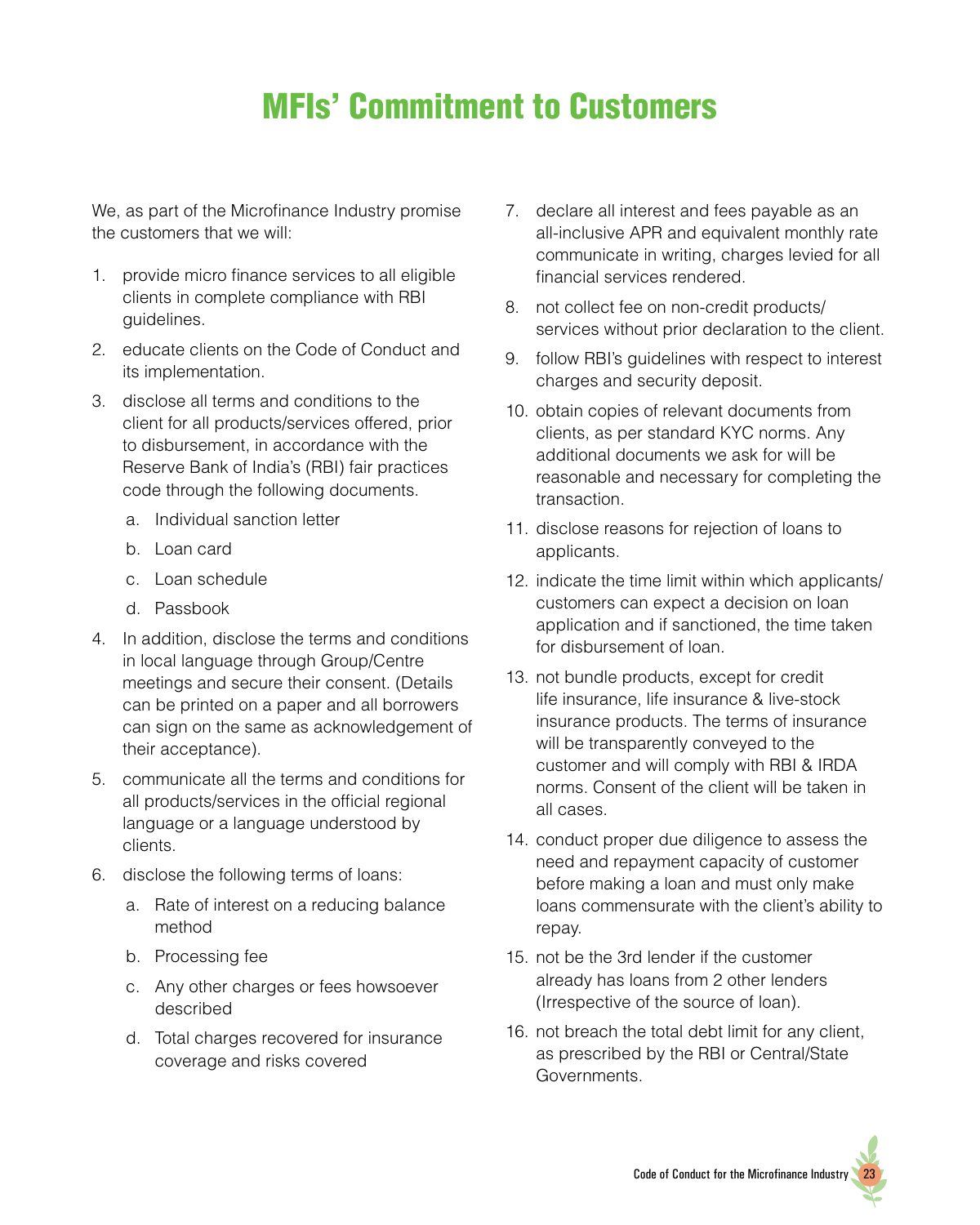- 17. ensure that all our employees follow company guidelines for interaction with customers.
- 18. ensure that all staff and persons acting on our behalf:
	- a. Use courteous language, maintain decorum, and are respectful
	- b. DO NOT indulge in any behavior that in any manner that would suggest any kind of threat or violence to clients.
	- c. DO NOT contact clients at odd hours, as per the RBI guidelines for loan recovery agents.
	- d. DO NOT visit clients at inappropriate occasions such as bereavement, sickness, etc., to collect dues.
- 19. provide a valid receipt (in whatever form decided by the MFI) for each and every payment received from the borrower.
- 20. follow approved company procedure to deal with any default sensitively.
- 21. follow the debt restructuring mechanism approved by our board for borrowers under liquidity stress.
- 22. keep the collected client information strictly confidential.
- 23. disclose client information to a third party only under the following conditions:
	- a. Client has been informed about such disclosure and permission has been obtained in writing.
	- b. The party in question has been authorized by the client to obtain client information from the MFI.
	- c. It is legally required to do so.
	- d. This practice is customary amongst financial institutions and available for a close group on reciprocal basis (such as a credit bureau) provided that the

i) customer's prior consent has been obtained and ii) the receiver of such information is also bound by these conditions to keep the client information confidential.

- 24. follow board approved process to raise customers' awareness of the options, choices, and responsibilities vis-à-vis financial products and services available.
- 25. inform all new clients about the organization's policies and procedures.
- 26. inform clients about the existence and purpose of feedback mechanisms and how to access them.

#### Customers' Rights

As a customer you have the following rights to:

- 1. Ascertain the terms and conditions of the loan from the field officer or the branch staff – either orally or in writing
- 2. Ascertain the balance outstanding, amount of loan and interest repaid and other information relating to an existing loan or a loan that has been closed not earlier than 12 months back – either orally or in writing
- 3. Receive a loan sanction letter or loan card indicating all the terms of the loan
- 4. Get a passbook in any suitable form indicating the periodic loan instalments repaid and the balance outstanding
- 5. Get a receipt for any payments including loan instalments made to the staff of MFI
- 6. Access the officials indicated in the loancard or other material of the MFI for making complaints, registering grievances – this can be done in writing or over phone
- 7. Receive assistance from a designated staff of the MFI in the branch for lodging a complaint or grievance

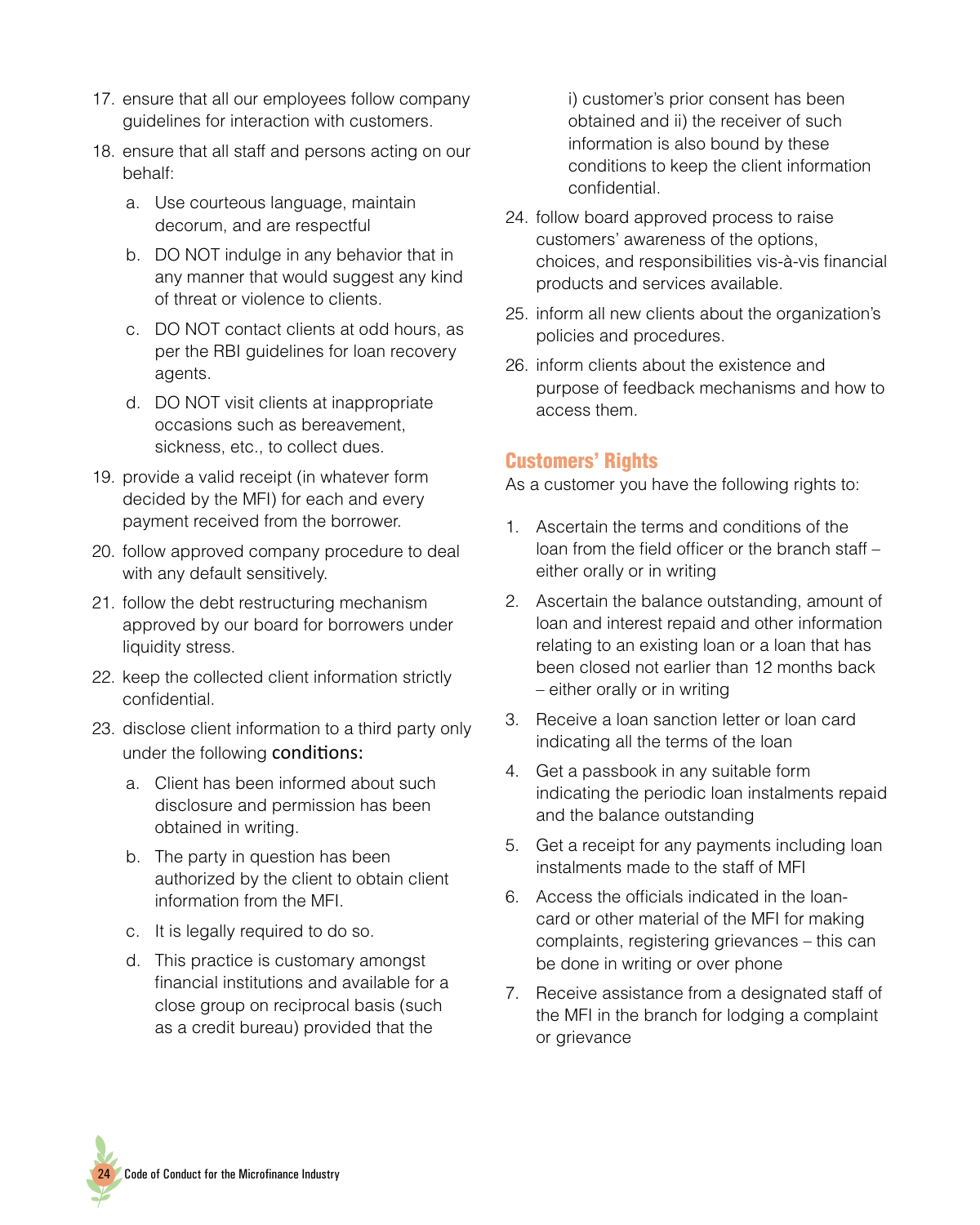- 8. Receive an acknowledgement of a complaint or grievance lodged by you with a time limit indicated for resolution
- 9. Receive a reply to your complaint/grievance within the prescribed time limit – which will be informed to you by the MFI when you lodge the complaint
- 10. Appeal to a higher level in case you are not satisfied with the response or the solution provided on your complaint
- 11. Appeal to the nodal officer of RBI in any case, regardless of our grievance procedure